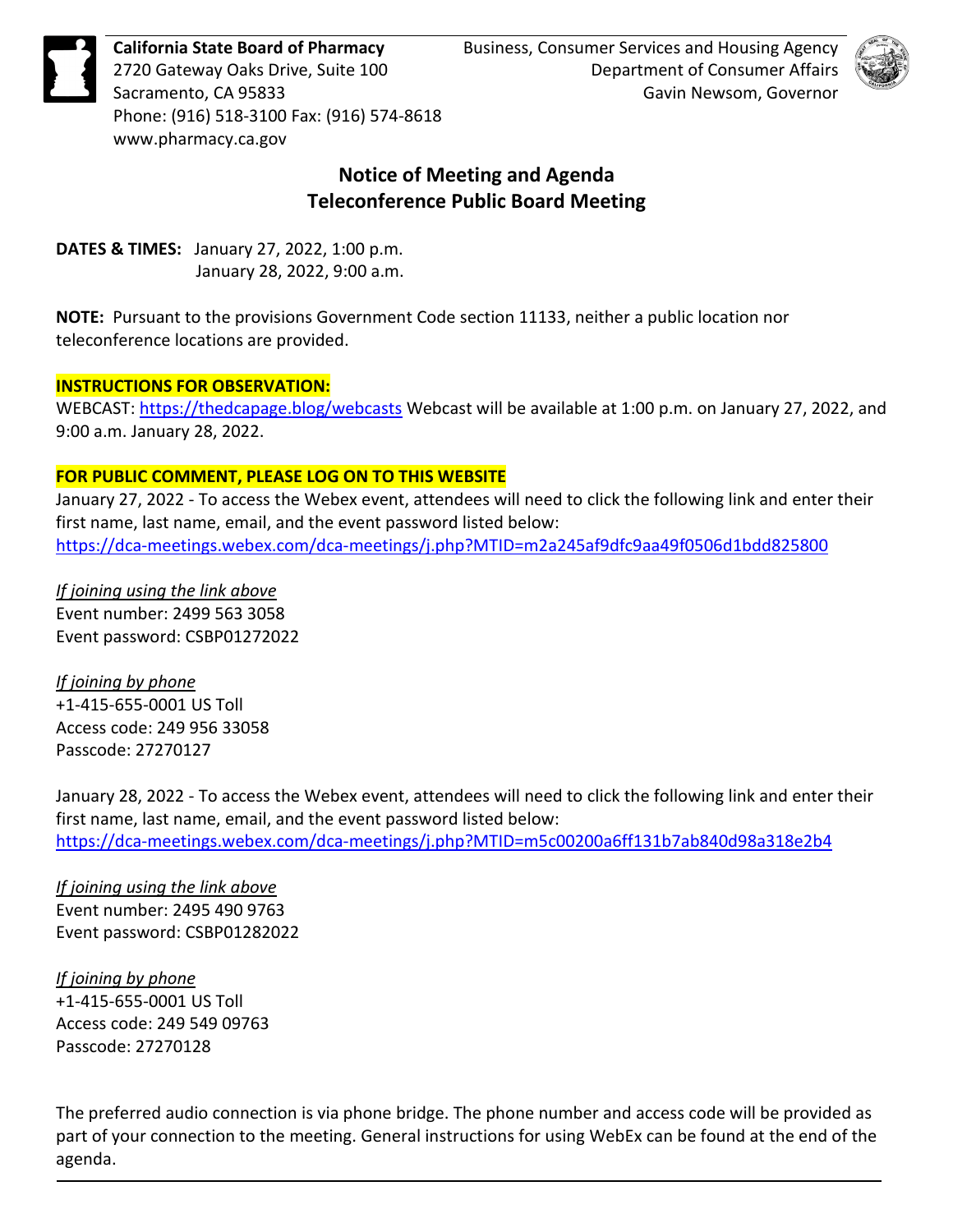provided above. General instructions for using WebEx are attached to the agenda. The meeting is open to the public. Members of the public may but are not obligated to provide their names or personal information as a condition of observing or participating in the meeting. When signing into the WebEx platform, participants may be asked for their name and email address. Participants who choose not to provide their names will need to identify individuals who wish to make public comment; participants who choose not to provide their email address may utilize a fictitious email address like in the following sample format: [XXXXX@mailinator.com.](mailto:XXXXX@mailinator.com) The 518-3078, by emailing [lori.martinez@dca.ca.gov o](mailto:lori.martinez@dca.ca.gov)r sending a written request to the Board of Pharmacy, 2720 Gateway Oaks Drive, Suite 100, Sacramento CA 95833. Providing your request at least five business days before the meeting will help to ensure availability of the requested accommodation. **Important Notices to the Public:** The Board of Pharmacy will hold a meeting via WebEx – access information is provide a unique identifier such as their initials or another alternative, so that the meeting moderator can meeting is accessible to the physically disabled. A person who needs a disability-related accommodation or modification in order to participate in the meeting may make a request by contacting Lori Martinez at (916)

 meeting is called to order, the members present may, at the President's discretion, continue to discuss items The time and order of agenda items are subject to change at the discretion of the Board President. In the event a quorum of the Board is unable to attend the meeting, or the Board is unable to maintain a quorum once the from the agenda and make recommendations to the full Board at a future meeting.

 Government Code section 11125.7 provides the opportunity for the public to address each agenda item during discussion or consideration by the Board or prior to the Board taking any action on said item. Members of the President may, at his discretion, apportion available time among those who wish to speak. If public comment discuss nor take official action on these items at the time of the same meeting (Government Code sections 11125, 11125.7(a)). The Board plans to webcast this meeting on its website at [www.pharmacy.ca.gov.](http://www.pharmacy.ca.gov/) Webcast availability cannot, however, be guaranteed due to limited resources or technical difficulties. The meeting will not be cancelled if webcast is not available. Using the WebEx link will allow for participation and only item that occurs after a closed session, may not be broadcast in any medium. public will be provided appropriate opportunities to comment on any issues before the Board, but the is not specifically requested, members of the public should feel free to request an opportunity to comment. Individuals may appear before the Board to discuss items not on the agenda; however, the Board can neither observation. Using the Webcast link will allow for observation with closed captioning. Adjournment, if it is the

# **Agenda**

# **Discussion and action may be taken on any agenda item.**

 **Thursday, January 27, 2022** 

**Call to Order Call to Order** 1:00 p.m.

# **I. Call to Order, Establishment of Quorum, and General Announcements**

# **II. Public Comments on Items Not on the Agenda/Agenda Items for Future Meetings**

*Note: The board may not discuss or take action on any matter raised during this public comment section that is not included on this agenda, except to decide whether to place the matter on the agenda of a future meeting. [Government Code sections 11125, 11125.7(a)]*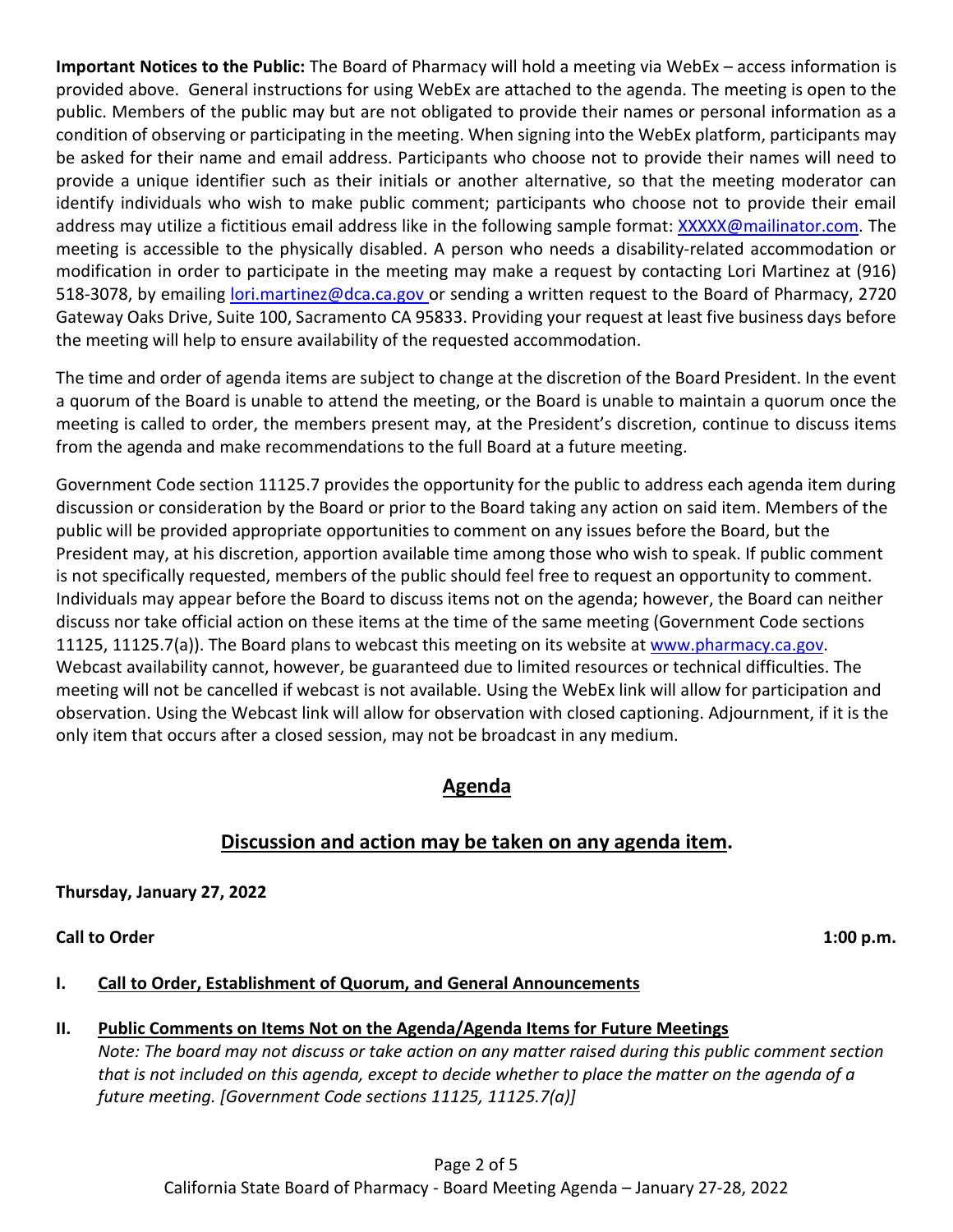# **III. Approval Board Meeting Minutes**

- a. October 27-28, 2021, Board Meeting
- b. December 2, 2021, Board Meeting
- **IV. Discussion and Consideration of Adoption of Board Approved Regulation, Title 16, California Code of Regulations Sections 1793.5, 1793.6, 1793.65, Pharmacy Technician Application, Including Consideration of Public Comments Received During 45-Day Comment Period**
- **V. Discussion and Consideration of Adoption of Board Approved Regulation, Title 16, California Code of Regulations Section 1708.1, Notification of Temporary Closure, Including Consideration of Public Comments Received During 45-Day Comment Period**
- **VI. Discussion and Consideration of Adoption of Board Approved Regulation, Title 16, California Code of Regulations Section 1715.65, Inventory Reconciliation, Including Consideration of Public Comments Received During 15-Day Comment Period**
- **VII. Presentation on Standard of Care Provided by the Office of the Attorney General**

# **VIII. Update on the Multistate Pharmacist Jurisprudence Examination Audit Performed by the Office of Professional Examination Services**

# **IX. Closed Session Matters**

- a. Pursuant to Government Code Section 11126(c)(3), the Board Will Convene in Closed Session to Deliberate on Disciplinary Matters, Including Proposed Decisions, Stipulated Decisions, Defaults, Petitions for Reductions in Penalty, and Any Other Disciplinary Matters
- Consider the Preparation, Approval, Grading or Administration of One or More Licensing b. Pursuant to Government Code Section 11126(c)(1), the Board Will Convene in Closed Session to Examination(s)

# **X. Update from the Department of Consumer Affairs**

# **XI. Enforcement and Compounding Committee Report**

updates for discussion and action as necessary. The Board will review a summary of the Committee's work at its January 18, 2022, meetings as well as

- a. Discussion and Consideration of Board's Disciplinary Guidelines
- b. Discussion and Consideration of the Draft Frequently Asked Questions Developed to Discuss Requirements for Outsourcing Facilities providing Patient Specific Prescriptions
- c. Discussion and Consideration of Senate Bill 311 (Hueso, Chapter 384, Statutes of 2021) Compassionate Access to Medical Cannabis Act or Ryan's Law
- d. Discussion and Consideration of Self-Assessment Forms
	- 1. Community Pharmacy/Hospital Out-Patient Self-Assessment (17M-3)
	- 2. Compounding Self-Assessment (17M-39)
	- 3. Hospital Pharmacy Self-Assessment (17M-14)
	- 4. Wholesaler Dangerous Drugs and Devices Self-Assessment (17M-26)
	- 5. Automated Drug Delivery System Self-Assessment (17M-112)
- e. Review and Discussion of Enforcement Statistics

#### Page 3 of 5

California State Board of Pharmacy - Board Meeting Agenda – January 27-28, 2022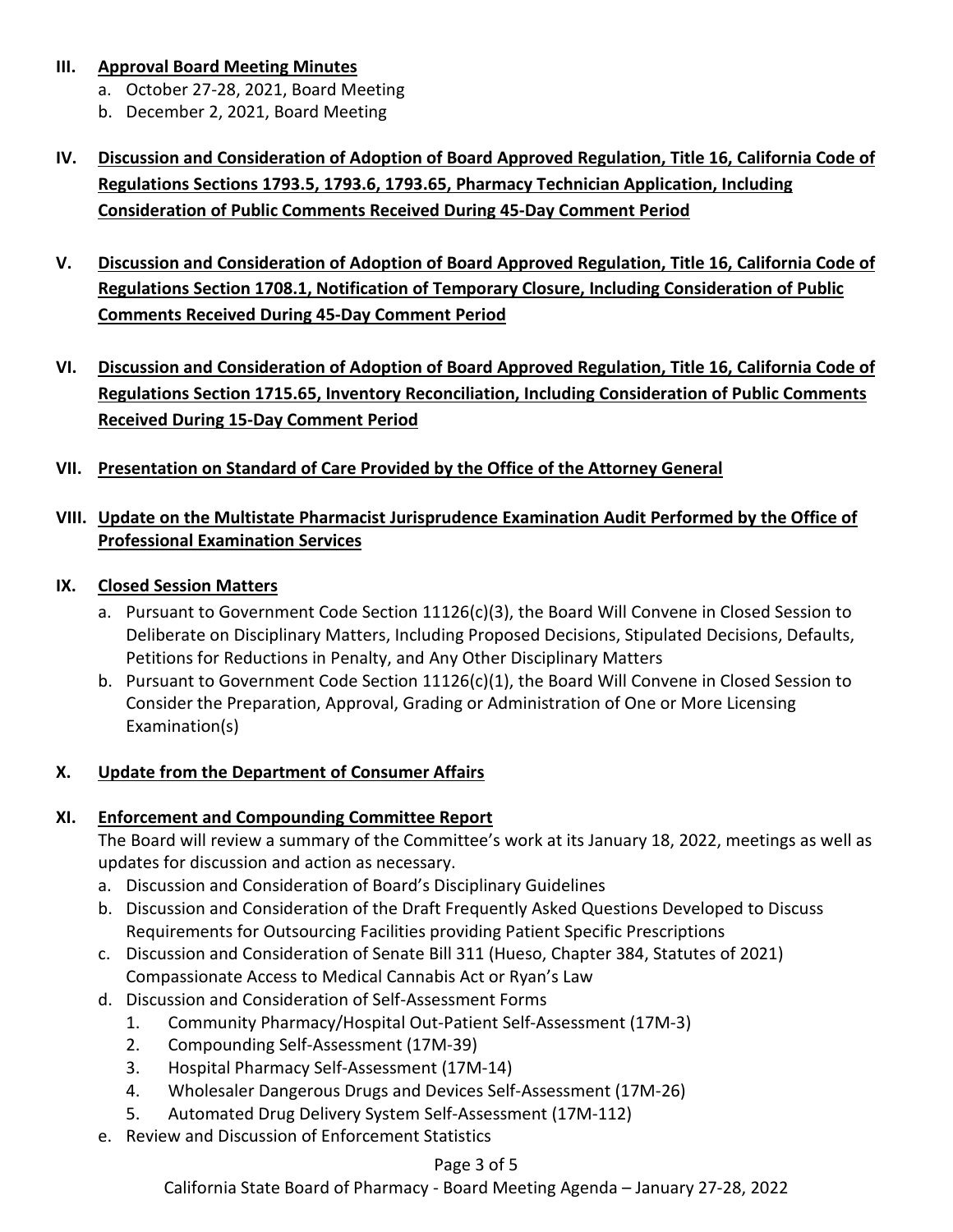# **XII. Discussion and Consideration of Adoption of Board Approved Self-Assessment Forms, Including Consideration of Public Comments Received during the 45-Day Comment period**

- a. Community Pharmacy/Hospital Out-Patient Self-Assessment (17M-13)
- b. Hospital Pharmacy Self-Assessment (17M-14)
- c. Wholesaler Dangerous Drugs & Devices Self-Assessment (17M-26)

# **XIII. Licensing Committee Report**

The Board will review a summary of the Committee's work at its January 19, 2022, meeting, as well as updates for discussion and action as necessary.

- Facilitate Provisions for Remote Processing and Consideration of Possible Changes in Statute or Regulation to Establish Permanent Authority Under Specified Conditions a. Discussion and Consideration of Business and Professions Code Section 4071.1, Board's Waiver to
- b. Discussion and Consideration of Requirements to Serve as a Pharmacist-in-Charge
- c. Discussion and Consideration of Renewal Requirements of Pharmacists and Possible Changes
- Advance Practice Pharmacist Licensure Including Possible Amendments d. Discussion and Consideration of CCR Section 1730.1 Related to Application Requirements for
- e. Review and Discussion of Licensing Statistics

# **XIV. Communication and Public Education Committee Report**

 The Board will review a summary of the Committee's work at its January 19, 2022, meeting, as well as updates for discussion and action as necessary.

- a. Review of Education Materials Regarding How to File a Complaint under SB 362 and General Whistleblower Protections Under California Law
- b. Update on Communication and Public Education Activities by Staff
	- 1. The Script
	- 2. Projects Under Development
	- 3. Staff Outreach
	- 4. News Media

# **XV. Legislation and Regulation Committee Update**

updates for discussion and action as necessary The Board will review a summary of the Committee's work at its January 18, 2022, meeting as well as

- (Chapter 1004, Statutes of 2018) Solid Waste: Pharmaceutical and Sharp Waste Stewardship a. Discussion and Consideration of Draft Frequently Asked Questions relating to Senate Bill 212
- b. Discussion and Consideration of California Code of Regulation Sections 1717 and 1717.4 Related to Electronic Prescriptions Including Possible Changes
- c. Discussion and Consideration of Pending Legislation Impacting the Practice of Pharmacy, the Board's Jurisdiction or Board Operations
	- 1. Assembly Bill 458 (Kamlager) Importation of Prescription Drugs
	- 2. Assembly Bill 646 (Low) Department of Consumer Affairs: Boards: Convictions
	- 3. Assembly Bill 1328 (Irwin) Clinical Laboratory Technology and Pharmacists
	- 4. Assembly Bill 731 (Durazo) Criminal Records: Relief
- d. Board Adopted Regulations Under Final Review by the Office of Administrative Law
	- 1. Proposed Regulation to Amend Title 16 CCR Section 1715.6 Related to Reporting Drug Losses

# Page 4 of 5

California State Board of Pharmacy - Board Meeting Agenda – January 27-28, 2022